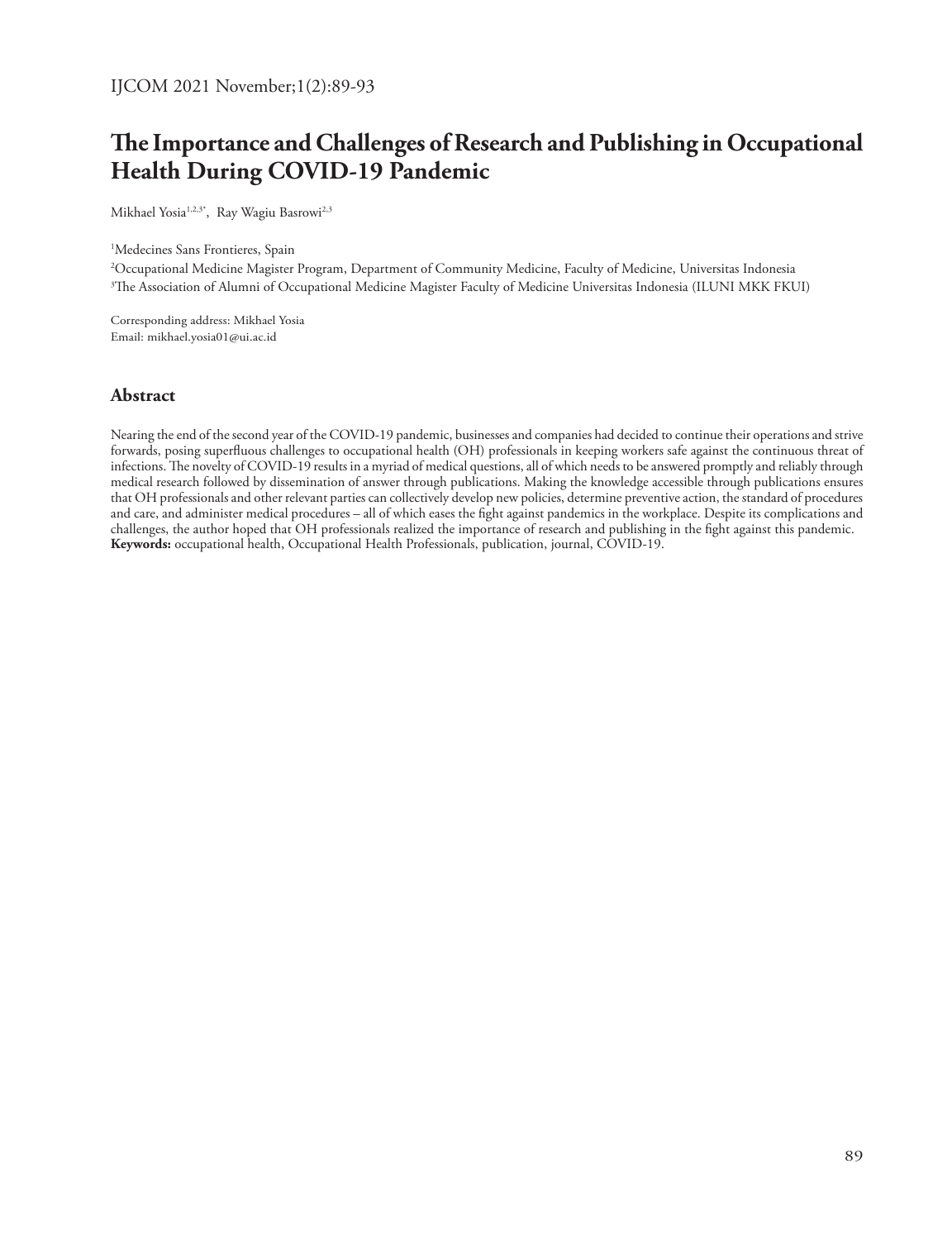### **Introduction**

COVID-19 had impacted workers and business, resulting in an unprecedented change in the workplace, working procedures, and habits in nearly all fields of works.1,2 It started with the fact that critical and essential business sectors need to continue, increasing the risk of COVID-19 exposure to workers in these fields, followed by a giant experiment in continuing life and businesses under the pretense of a "new normal." All of these warrant a significant overhaul in the business management plan; while at the same time shifting occupational health (OH) focus on generating a safe environment that minimizes the spread of infections to ensure the continuation of worker's wellbeing and businesses throughout the pandemic.

As companies scramble to create business continuity plan that would suit the pandemic, OH professionals had to rapidly come up with safety protocol and procedures to ensure the safety of its workers; this includes creation and implementation of practical measures to questions such as: "What mask worker should be using?", "What happened to COVID positive workers?" and "How can disinfectant be used to clean the office?". Although many of the questions posed are related to general infection control, the novelty of COVID-19 also resulted in a knowledge gap that acts as a further blindfold to OH professionals, resulting in unreliable health policies that affect the lives of countless workers.<sup>3</sup>

To tackle the conundrum above, most OH professionals turn to journals or policies from established health and occupational institutions (WHO - World Health Organization, ILO - International Labour Organization, CDC - Center for Disease Control, etc.); however, some still relied on mere hearsay, gut feelings, or common practices without proven evidence.4 The problem is further complicated because OH professionals need to fit national or headquarters policies into their company daily's activity – which at times requires extensive adaptation according to the actual condition at the field. The old issue of limited research in niche fields, such as OH, had become evident and truly grown to become a substantial problem in the fight against this pandemic. The rarity of available OH practitioners (and even rarer OH researcher) may be an issue; but a lack of knowledge, initiatives, and incentives on writing and publishing observations, report and unique health cases as research studies poses a bigger

threat that needs to be addressed.

How the pandemic changes publications in OH and low awareness to search for and publish evidence surrounding the pandemic is an issue that has been sparsely discussed. This paper aims to break down the advantages and importance of publishing in occupational medicine during the pandemic while addressing publications' challenges and how to tackle them.

# **Medical questions need to be answered (promptly and reliably)**

The novelty and significant impact that COVID-19 had on every aspect of human life deemed it necessary to concentrate many of our resources tackling the disease. Many of the questions surrounding the virus (and its subsequent variant) remained unanswered, but medical research had aggressively strived forward to untangle the mess that is this pandemic – with virology research increases from 2% to 10-20% out of all biomedical research after the start of the pandemic and massive influx of medical publications.5,6 Information from labbased research looking at the basic fundamental science of COVID-19 will eventually trickle down to clinically relevant research such as the development of vaccines and easier diagnostic methods.

As of writing this paper, there is no information regarding the trend of OH research during the pandemic globally or within Indonesia. However, research interest from OH professionals regarding the pandemic is high – with 42% of Universitas Indonesia Magister Kedokteran Kerja (MKK) candidates opt to do a COVID-19 related topic in 2021 (Table 1), representing the fact that numerous pandemic related questions and research topic is available in the workplace; given the correct guidance and opportunities, these questions can develop to a research publication.

On another note, it is surprisingly common that OH Professionals in Indonesia adapt (with or without necessary modifications) foreign policies and apply them to their workplace. Recommendations from ILO, WHO, CDC, or large foreign companies are useful to address major issues surrounding the pandemic, yet details inside the policies could also be unrealistic and impractical. Recommendations and policies from these large institutions are reliable because they are made upon sound research conducted (mostly) in the country where it is based (e.g., CDC in the US). When these policies are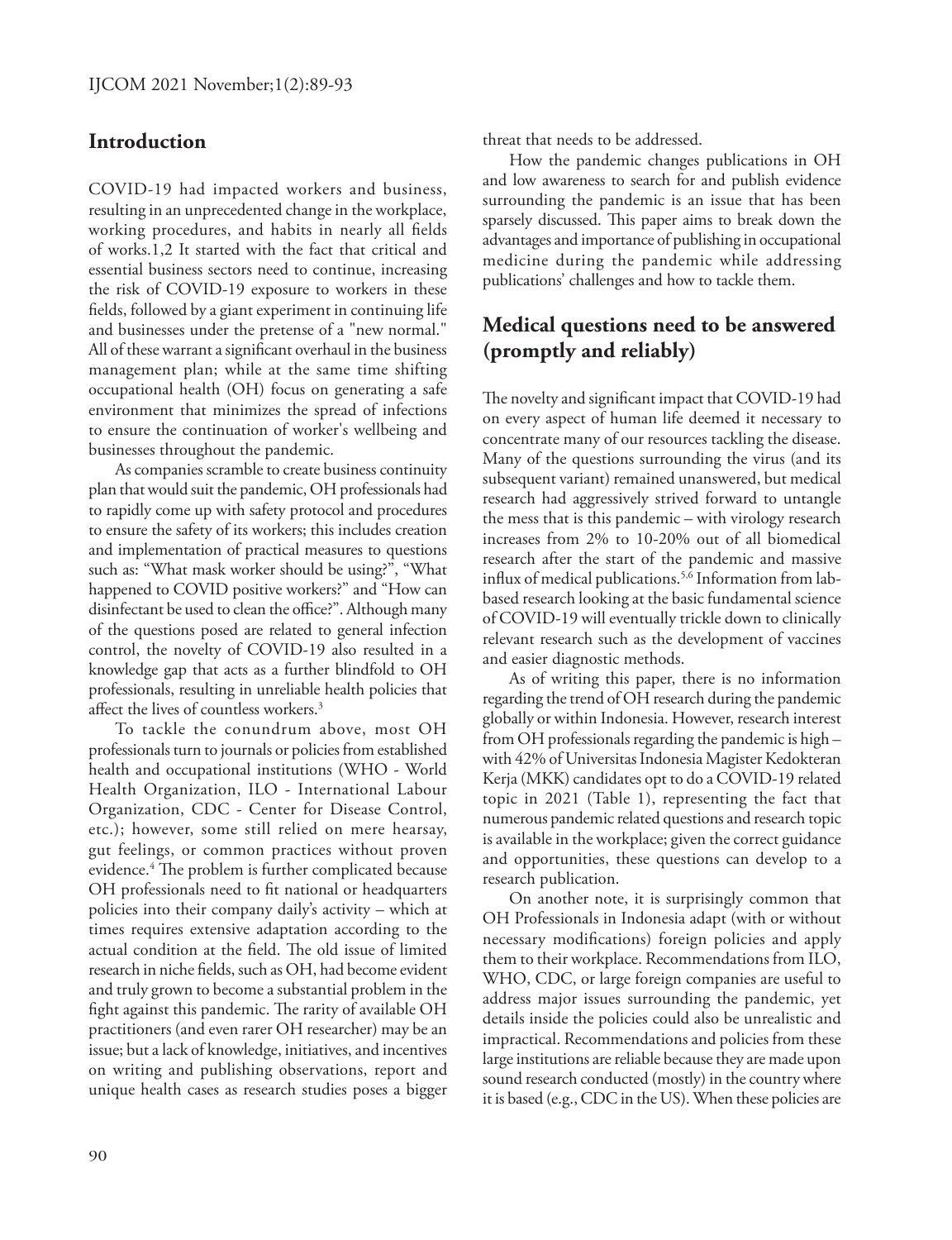#### IJCOM 2021 November;1(2):89-93

| CO TID 17 related research three from Omversion must be mixed<br>Research title <sup>a</sup>                                                                                                                     | Research design         | Type of industries   |
|------------------------------------------------------------------------------------------------------------------------------------------------------------------------------------------------------------------|-------------------------|----------------------|
| The effect of dual roles on work stress in female workers during the<br>COVID-19 pandemic                                                                                                                        | Cross-sectional         | Government           |
| Analysis of work fatigue on geothermal workers during the pandemic                                                                                                                                               | Cross-sectional         | Energy (Geothermal)  |
| The relationship between dehydration and the use of personal protective<br>equipment for health workers                                                                                                          | Cross-sectional         | Healthcare           |
| Analysis of work fatigue with long work rotation on offshore oil and gas<br>platform workers during the pandemic                                                                                                 | Cross-sectional         | Energy (Oil and gas) |
| The relationship between the implementation of the covid-19 prevention and<br>control protocol policy in public facilities with the compliance of workers and<br>facility users in twelve provinces in Indonesia | Cross-sectional         | Public services      |
| Correlation between work shift and fatigue among general practitioners in<br>Bekasi COVID-19 referral hospital using IFRC (Industrial Fatigue Research<br>Committee) questionnaire                               | Cross-sectional         | Healthcare           |
| Analysis of trends in stress levels and blood pressure before and during the<br>pandemic in workers at a construction equipment production company                                                               | Retrospective<br>cohort | Construction         |
| Validity and reliability of the Fear of COVID-19 Scale (FCV-19) for<br>Indonesian health workers who treat COVID-19 patients                                                                                     | Cross-sectional         | Healthcare           |
| Assessment on the relationship between occupational factors and other factors<br>with the increasing incidence of depression on health workers using the PHQ-<br>9 screening during the COVID-19 pandemic        | Cross-sectional         | Healthcare           |
| Analysis of computer vision syndrome issues on workers during the<br>COVID-19 pandemic                                                                                                                           | Cross-sectional         | Finance (Bank)       |
| Trends between vaccination and quantitative Anti-SARS-CoV-2 serology<br>results and its affecting factors in COVID-19 survivors and non-survivors                                                                | Prospective cohort      | Healthcare           |
| Fear of COVID-19 Scale (FCV-19) in hospitality workers in COVID-19<br>isolation hotels                                                                                                                           | Cross-sectional         | Hospitality (Hotel)  |
| The relationship of hydration status to the incidence of work fatigue in health<br>workers during COVID-19 pandemic at health facilities in Tangerang                                                            | Cross-sectional         | Healthcare           |
| Analysis of the relationship between job satisfaction and nurse performance in<br>the COVID-19 pandemic                                                                                                          | Cross-sectional         | Healthcare           |

Table 1. Ongoing COVID-19 related research titles from Universitas Indonesia MKK candidate thesis in 2021

<sup>a</sup> Titles are translated from Indonesian

Note: Majority of the research are cross-sectional research looking at stress level and burnout in workers during the pandemic owning

adapted in an OH setting in Indonesia, the modification are sometimes based upon individual judgments without any evidence, resulting in a lackluster policy that needs to be changed and modified numerous times.

The problem above is caused by the fact that there is not enough research conducted in the Indonesian setting that can be used as a base for policymaking, thus taking us back to the main point, that medical questions need to be answered reliably through sound, well-designed research. There are only so many adaptations that we can take from

research conducted in a vastly different setting. Answering these medical questions would not only benefit OH scholars, but it would also help avoid unnecessary burdens to workers and companies due to unreliable policies.

## **Publishing an occupational health research**

With no shortage in research topics and abundant chances to achieve novelty, OH research should have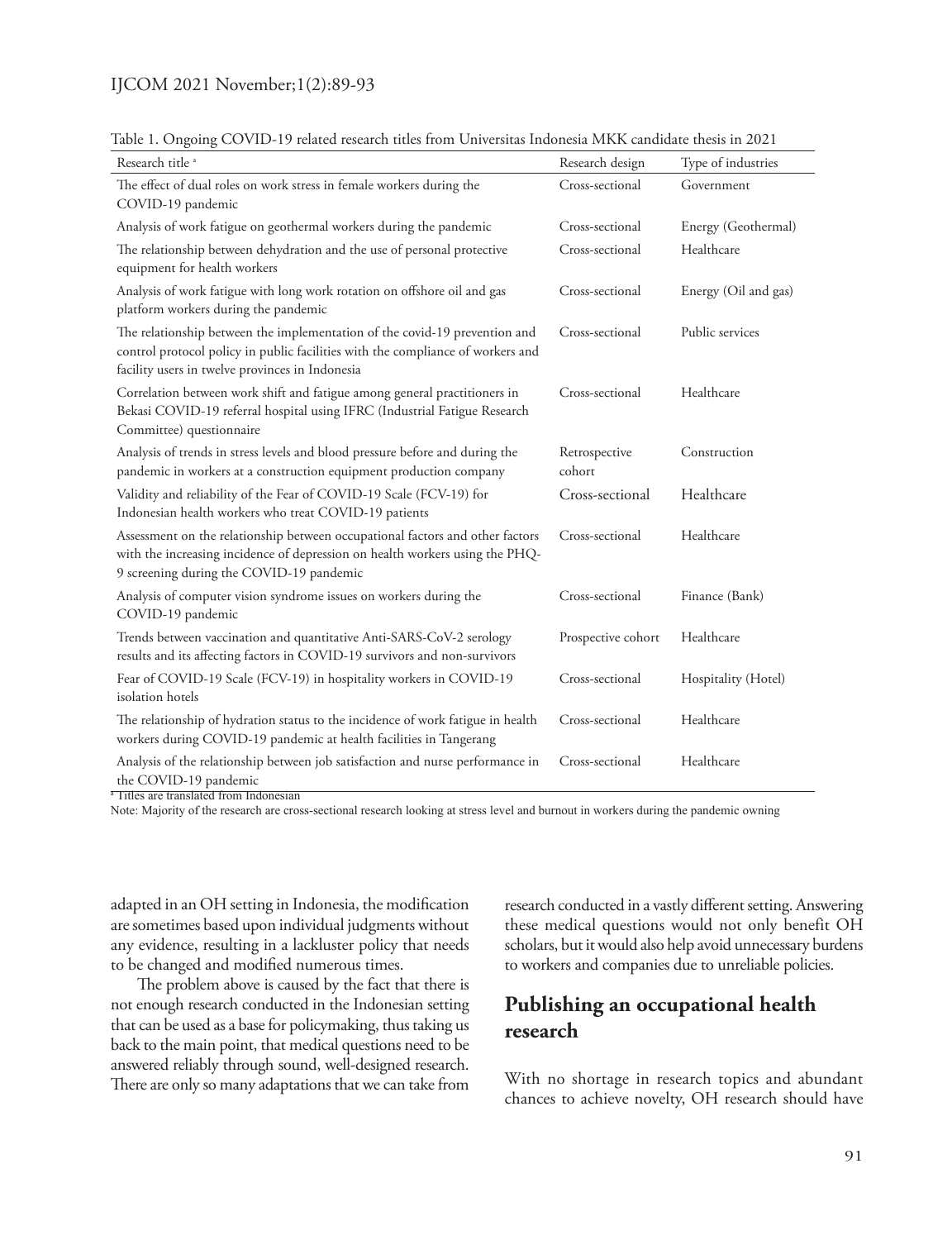been a prime real estate for those wanting to increase their academic research publications. Data are always readily available to be analyzed in OH; companies and industries often had a reliable database that could be extracted and analyzed.7 Do realize that there are always "unofficial researches" in OH, such as internal investigations of workers' health in a company, assessment of health and safety policies, hazard and risk identification, all of which carry valuable clinical information but are rarely published in an academic journal. Albeit these investigations are useful, there will be no immediate transfer of knowledge to other OH practitioners without publications, and the benefits encompass in all its findings would not find their way to the general public. Publishing your work also allows for a feedback process through peer-review and revision of the manuscript, allowing for objective external analysis for our work, finding "cracks" that missed the researcher's perspective.<sup>8</sup> This feedback mechanism is important to ensure that the quality of research is kept at the highest standard.

Obvious legal predicaments surround the publication of research involving the company's data, making it unattractive for aspiring OH researchers, but it is not entirely impossible. Nevertheless, questionable conduct such as fraud, fabrications, and data manipulation should not be a shortcut to gain a company's approval in publishing a research study. Professional and ethical research conduct followed by good communication to the management that the research will bring benefit to advancement in health care and the company's reputation would surely help gain permissions for publications.

On the other side of the coin, nowadays, especially in Indonesia, there is significant growth of reputable publishers specializing in OH with editors and reviewers posing significant OH clinical and research backgrounds. This development should help ease the challenge of getting OH research published. Having a dedicated OH journal in Indonesia is vital, as it would allow rapid dissemination and source of database for OH knowledge.9 Undergraduate or master students who had painstakingly finished their thesis are advised to publish their work as a manuscript; this may act as a starting step for aspiring researchers while at the same time help dissemination of knowledge to the greater public – as it would allow papers to be indexed in a public domain instead of only the faculty's database.

In concurrence with previous points, publishing OH research had become especially important in this pandemic. In practical notes; OH publications related to the pandemic allows professionals to determine the efficacy of health policies and procedures, spotting new possible risk and hazards in workers, and comparing one intervention to others. Dissemination of these pieces of knowledge may prevent redundancies in using inefficient intervention, policies, or procedures and at the same time help prevents possible health issues that may arise in workers during the pandemic. Adding on to all the previous points, OH professionals are obliged to keep up their professional performance by collecting credit points through their professional organization; this includes updating their knowledge and writing scientific manuscripts. Publishing will allow both researcher and readers to better their OH care – it is truly for the greater good.

# **Finding the right sources to answer your occupational health questions**

In terms of daily clinical care in the hospital and in the field of OH, it is understandable that OH professionals would opt for the easy way to answer questions, typing it in your web search engine and clicking on the first article that appears. This is also true in terms of OH professionals, yet the combination of scarce reliable research and superficial search of information may become a breeding ground for trouble.

While publishing is important, the search for knowledge go both ways, a give and take process. OH professionals with limited knowledge of the publishing world would not be familiar with the search for a reliable evidence-based answer. The quality of answer depends on how good the question is. The capability to utilize MeSH terms, Boolean search, journal database and indexing (GoogleScholar, PubMed, Scopus, etc) may come naturally to those familiar with publishing research. Other technical capabilities such as judging the reputation of journals based on their Scientific Journal Ranking (SJR) and indexing would also be useful in determining the reliability of a publication. Publishing is by no means the only way to learn the proper methods of searching for evidence online, but it surely would help ease familiarize OH professionals to the search and judgement process.

### **Conclusion**

The novelty and sheer impact of COVID-19 gave OH